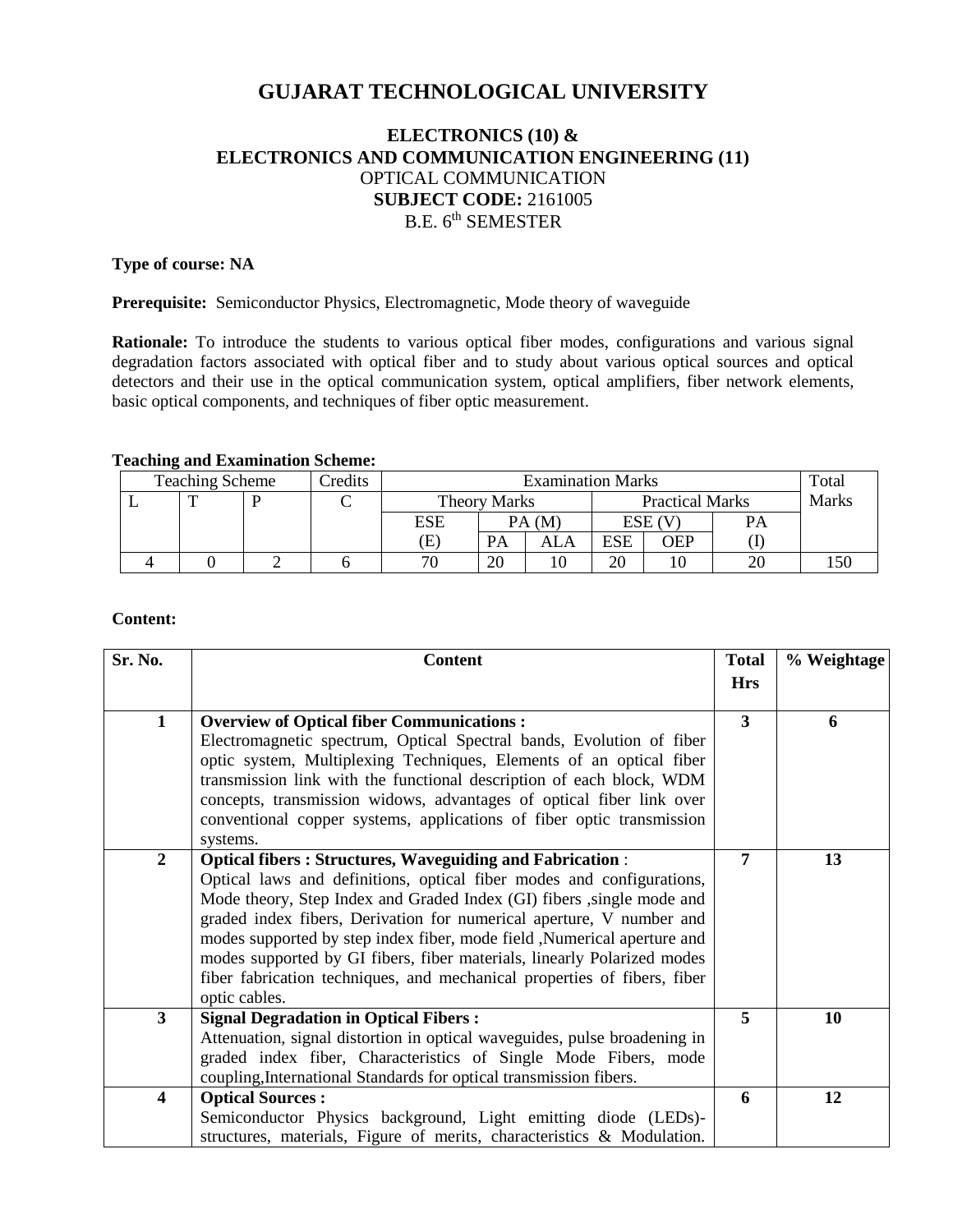|                  | Laser Diodes -Modes & threshold conditions, Diode Rate equations,<br>resonant frequencies, structures, characteristics and figure of merits,<br>single mode lasers, Modulation of laser diodes, Spectral width,<br>temperature effects, and Light source linearity.                            |                         |    |
|------------------|------------------------------------------------------------------------------------------------------------------------------------------------------------------------------------------------------------------------------------------------------------------------------------------------|-------------------------|----|
| 5                | <b>Power Launching and Coupling:</b><br>Source to fiber power launching, Lensing schemes, fiber-to-fiber joints,<br>LED coupling to single mode fibers, fiber splicing, Optical fiber<br>connectors.                                                                                           | $\overline{\mathbf{4}}$ | 8  |
| 6                | <b>Photodetectors:</b><br>Principles of operation, types, characteristics, figure of merits of<br>detectors photodiode materials, photodetector noise, detector response<br>time, temperature effects on gain, comparison of photodetectors.                                                   | 4                       | 8  |
| $\overline{7}$   | <b>Optical Receiver Operation:</b><br>Receiver operation, Preamplifier types, receiver performance and<br>sensitivity, Eye diagrams, Coherent detection, Specification of receivers.                                                                                                           | 5                       | 10 |
| 8                | <b>Transmission Systems:</b><br>Point -to-point link -system considerations, Link power budget and rise<br>time budget methods for design of optical link, BER calculation                                                                                                                     | $\overline{3}$          | 6  |
| $\boldsymbol{9}$ | <b>Optical Amplifiers:</b><br>Semiconductor optical Amplifier, EDFA, Raman Amplifier, Wideband<br><b>Optical Amplifiers</b>                                                                                                                                                                    | $\overline{3}$          | 6  |
| 10               | <b>Advances in Optical Fiber Systems:</b><br>Principles of WDM, DWDM, Telecommunications & broadband<br>application, SONET/SDH, MUX, Analog & Digital broadband, optical<br>switching.                                                                                                         | $\overline{5}$          | 10 |
| 11               | <b>Overview of Optical Components:</b><br>Optical couplers, Tunable sources and Filters ,optical MUX/DEMUX,<br>Arrayed waveguide grating, optical add drop multiplexer (OADM),<br>optical cirulators, attenuators, optical cross connects, wavelength<br>converter, Mach-Zender Interferometer | $\overline{3}$          | 6  |
| 12               | <b>Fiber Optical Measurements:</b><br>Test Equipments, OTDR, Set ups for Measurement of Attenuation,<br>Dispersion, NA and EYE pattern.                                                                                                                                                        | $\overline{3}$          | 6  |

#### **Suggested Specification table with Marks (Theory):**

| <b>Distribution of Theory Marks</b> |       |         |         |         |                     |  |  |
|-------------------------------------|-------|---------|---------|---------|---------------------|--|--|
| R Level                             | Level | A Level | N Level | E Level | $\mathcal{C}$ Level |  |  |
|                                     |       | 10      |         | 10      | 10                  |  |  |

**Legends: R: Remembrance; U: Understanding; A: Application, N: Analyze and E: Evaluate C: Create and above Levels (Revised Bloom's Taxonomy)**

Note: This specification table shall be treated as a general guideline for students and teachers. The actual distribution of marks in the question paper may vary slightly from above table.

#### **Reference Books:**

- 1. Optical Fiber Communications by Gerd Keiser, 4th Edition (Mc Graw Hill)
- 2. Optical Fiber Communication by John M. Senior (PHI/Pearson)
- 3. Fiber optical communication Technology by Djafar Mymbaev & Lowell L, Scheiner. ( Pearson)
- 4. Fiber optic Communication Systems by G. Agrawal (John Wiley and sons)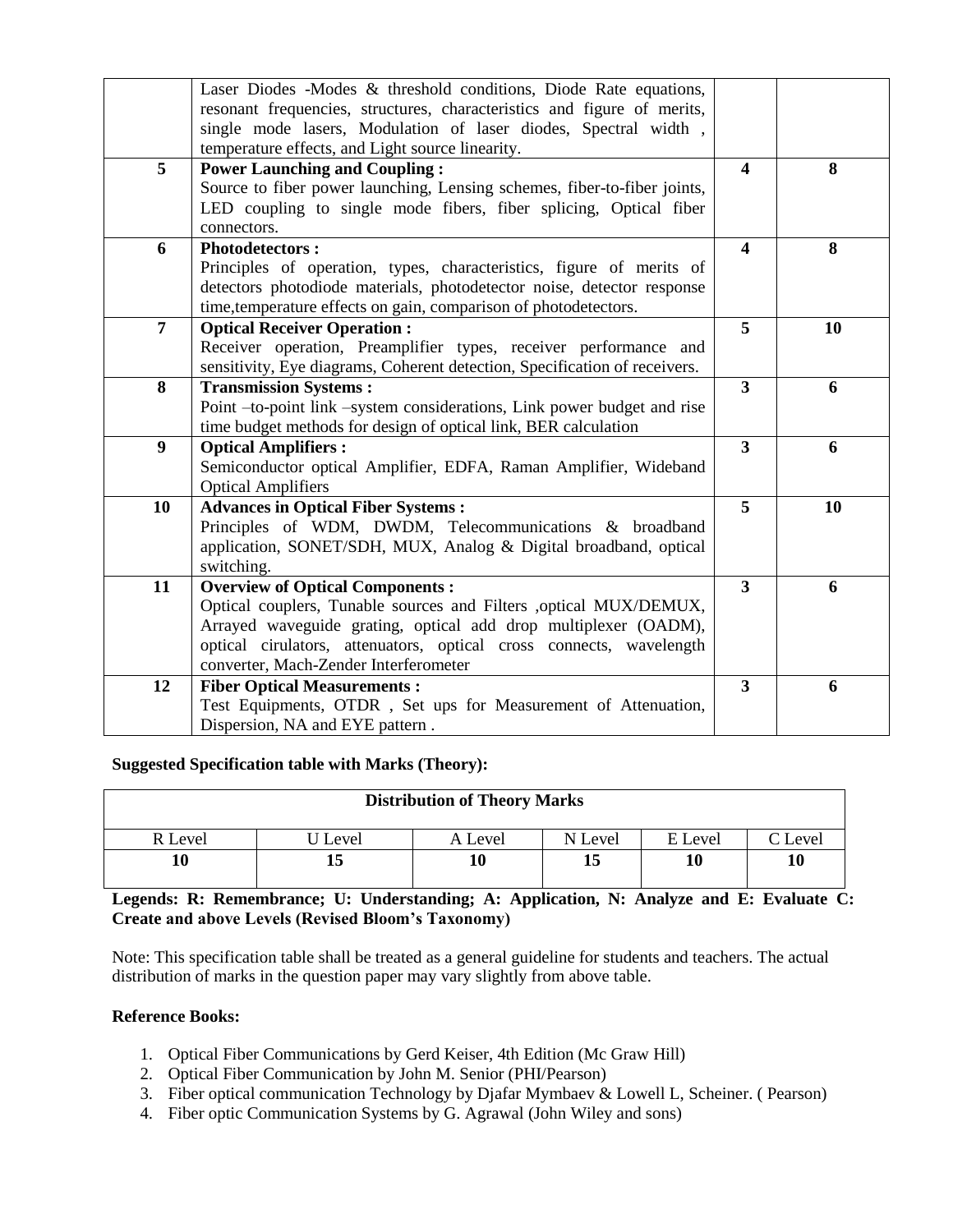**Course Outcome:** After learning the course the students will be able

- 1. To comprehend the basic elements of optical fiber transmission link, fiber modes and structure configurations.
- 2. To visualize the significance of the different kind of losses, signal distortion in optical wave guides , signal degradation factors and dispersion management techniques in optical system performance.
- 3. To compare the various optical source materials, LED structures, quantum efficiency as well as structures and figure of merit of Laser diodes.
- 4. To analyze the fiber optil receiver operation and configuration.
- 5. To analyze and integrate fiber optical network components in variety of networking schemes, SONET/ SDH and operational principles WDM.
- 6. To analyze the system performance of optical transmitters,,receivers and optical amplifiers.
- 7. To analyze and deign optical fiber link with encapsulation of different system components.
- 8. To be familiar with different optical Components like Optical couplers, Tunable sources and Filters ,optical MUX/DEMUX, Arrayed waveguide grating, optical add drop multiplexer (OADM), optical cirulators, attenuators, optical cross connects, wavelength converter, Mach-Zender Interferometer.
- 9. To understand various Fiber Optical Measurement instruments such as OTDR.

### **List of Experiments:**

- 1. Setting -up of Analog/ Digital Optical communication Link
- 2. Measurement of attenuation characteristics of an optical fiber
- 3. Measurement of NA of a multimode fiber
- 4. Measurement of Mode field diameter of a single mode fiber.
- 5. Measurement of Dispersion of optical fiber
- 6. Performance of PAM on fiber optic link
- 7. Performance of PWM on fiber optic link
- 8. Performance of PPM on fiber optic link
- 9. Measurement of attenuation with OTDR
- 10. Measurement of emission wavelength of LED/LASER source
- 11. Measurement of Data quality with EYE PATTERN
- 12. Preparation of optical fiber end and practices on splicing/connectorization.
- 13. Performance of TDM on fiber optic link
- 14. Setting -up of voice link on Optical communication Link.
- 15. Performing Experiments on the VI characteristics of the optical Sources.
- 16. Performing Experiments on the characteristics of the optical detectors.

## **Design based Problems (DP)/Open Ended Problem:**

Open ended Problem:

1) Calculation of G. I. fiber parameters like Normalized frequency, No. of Guided Modes based on given data.

- 2) Determining the S.I. fiber parameters based on given data.
- 3) Calculation and determination of fiber optical sources parameters like LED,LASER based on given data.
- 4) Analysis of power link budget and various parameters.
- 5) Determination and calculations of Various photo detectors (PIN,APD) parameters based on given data.
- 6) Analysis and calculations of various power launching Techniques parameters based on given data.
- 7) Analysis and calculations of various parameters of fiber optic passive network components.

**Major Equipments:** Fiber Optical Trainer Kit, Laser Source, Photo Detector, Optical Power Meter, OTDR,WDM trainer setup, splicing and connectorization kits.

#### **List of Open Source Software/learning website:**